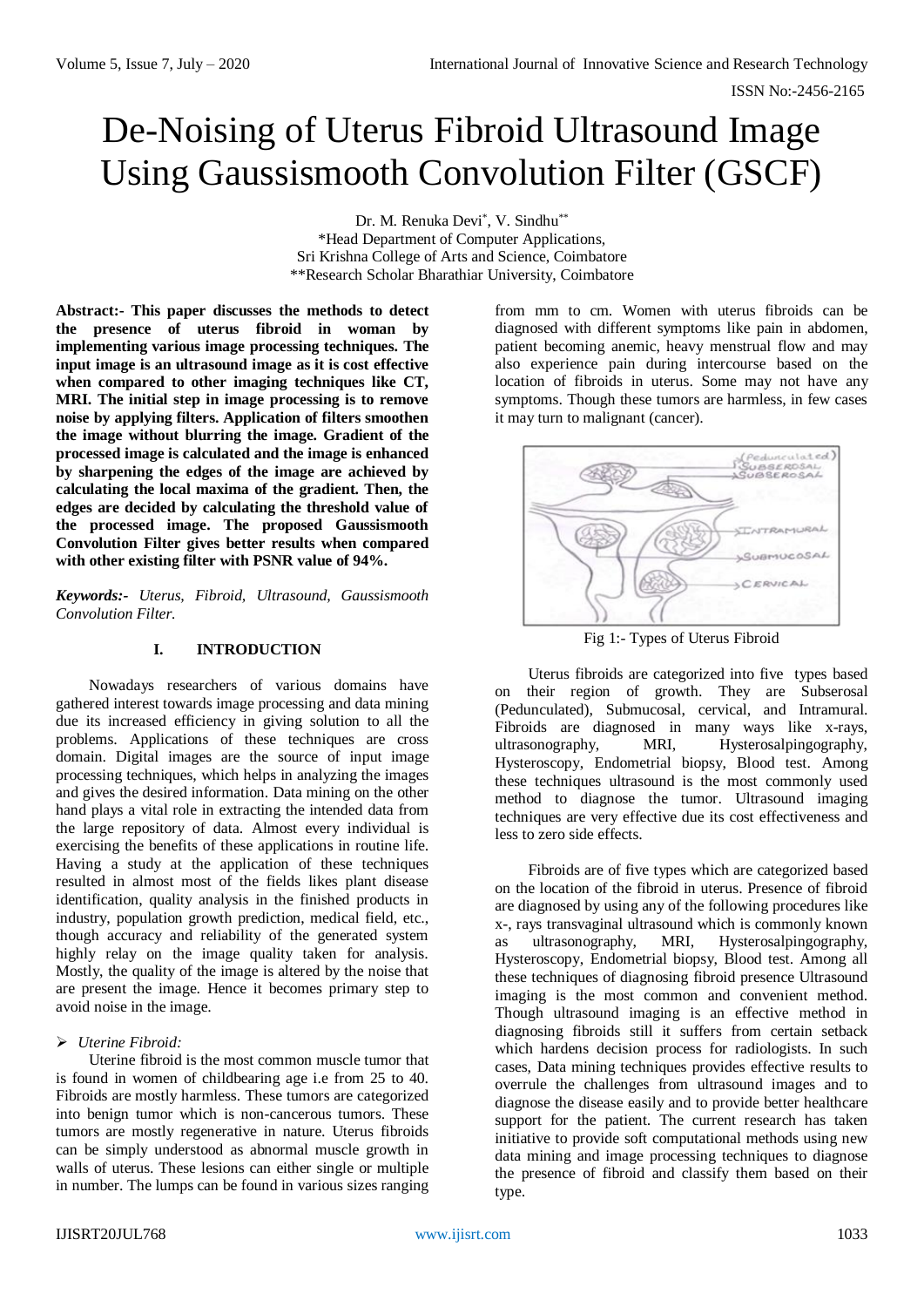#### *Problem Definition:*

Nearly 50% of Women in childbearing age are affected by uterus fibroids. Also another report says that about 70% of women in age group of 50 are also affected. It witnessed that excesses or insufficient secretion of estrogen and progesterone may lead to growth of uterus fibroids. However the causes of the uterine fibroids are not known clearly. Ultrasound imaging can be used to various soft tissues in body like liver, kidney, uterus, abdomen etc., and for any abnormalities in these soft tissue organs.

Irrespective of the advantages of ultrasound scan it has a greater drawback of having speckle noise in the image. The speckle noise is multiplicative in nature. These are spread throughout the image. Speckle noise eventually decreases the quality of image by degrading the spatial and contrast resolution of the image. This noise makes it difficult for the radiologist to decide about the disease. To address this aspect, the current research has proposed a system aided solution by implying image processing and data mining techniques which provides a supporting hand to the radiologist to improve the diagnostic results.

## **II. RESEARCH METHODOLOGY**

The following chart shows the brief flow of research. The current research work is carried on in five phases, each phase is proposed with a new procedure to perform image processing.



Fig 2:- General Research Flow

#### *Types of Filters:*

Pre-processing is the initial step in image processing. Pre-Preprocessing of digital image includes noise removal, edge detection, image re-sizing, compressing, etc., These are chosen by the researcher based on the image and requirement of the problem definition. There are number of methods proposed on each category by the researchers' worldwide. The following are the different types of filters that are commonly used in noise removing.

#### *Mean Filter:*

The working factor of mean filter is to find the mean (average) and replace the pixel value of the image by its neighbor and by including itself. The pixel values that are not represented by its surrounding pixels are eliminated by the mean filter. Mean filter is also referred as Convolution filter. Calculation of mean is done based on the shape and size of the neighborhood pixel sample. The working of mean filter is around the kernel.

#### *Median Filter:*

The mean filter calculates the mean by considering the pixels that are represented by the neighborhood pixels, the pixels that are not represented by the neighborhood pixels are eliminated. Whereas the median filter in turn looks or searches for the pixel that are represented by neighborhood pixel in the image. It replaces the pixels by median value of those pixels.

#### *Gaussian Filter:*

The images can be pre-processed using convolution filter which at times blurs the image. Instead the image can be smoothened by applying the Gaussian filter without affecting the original image. Gaussian similar to the mean filter but the kernel chose is different from the mean filter. The kernel that is used by the Gaussian filter is 'bellshaped' hump. It is known as Gaussian hump. The computation behind Gaussian filter is show below:

$$
G(x)=\frac{1}{\sqrt{2\pi}\sigma}e^{-\frac{x^2}{2\sigma^2}}
$$

#### *Adaptive Filtering*

Adaptive filter is applicable on the images that are corrupted by noise. It is based on the M X N window region of the image. Mean and variance are used in the noise filtering technique. Adaptive filter sounds to be much better when compared to other filters due its ability to preserve the edges and other high-frequency region of the images.

#### *Wiener Filter:*

Weiner filter uses statistical methods to remove the noise from the image. To apply this filter one should have the spectral properties of the original image. This filter removes the mean square error of the image between the random process and desired process.

#### *Existing Methods:*

Rundo, L., et al **(2019)[1]** The author has proposed a novel method to improve the quality of the image that are taken for processing. The proposed method MedGA is a genetic based algorithm which works based on the intensity of the greyscale level of the image. It enhances the histogram level of the image. The performance of the proposed system sound much effective when compared other image enhancement techniques like histogram equalization, decoding and encoding Gamma transformations.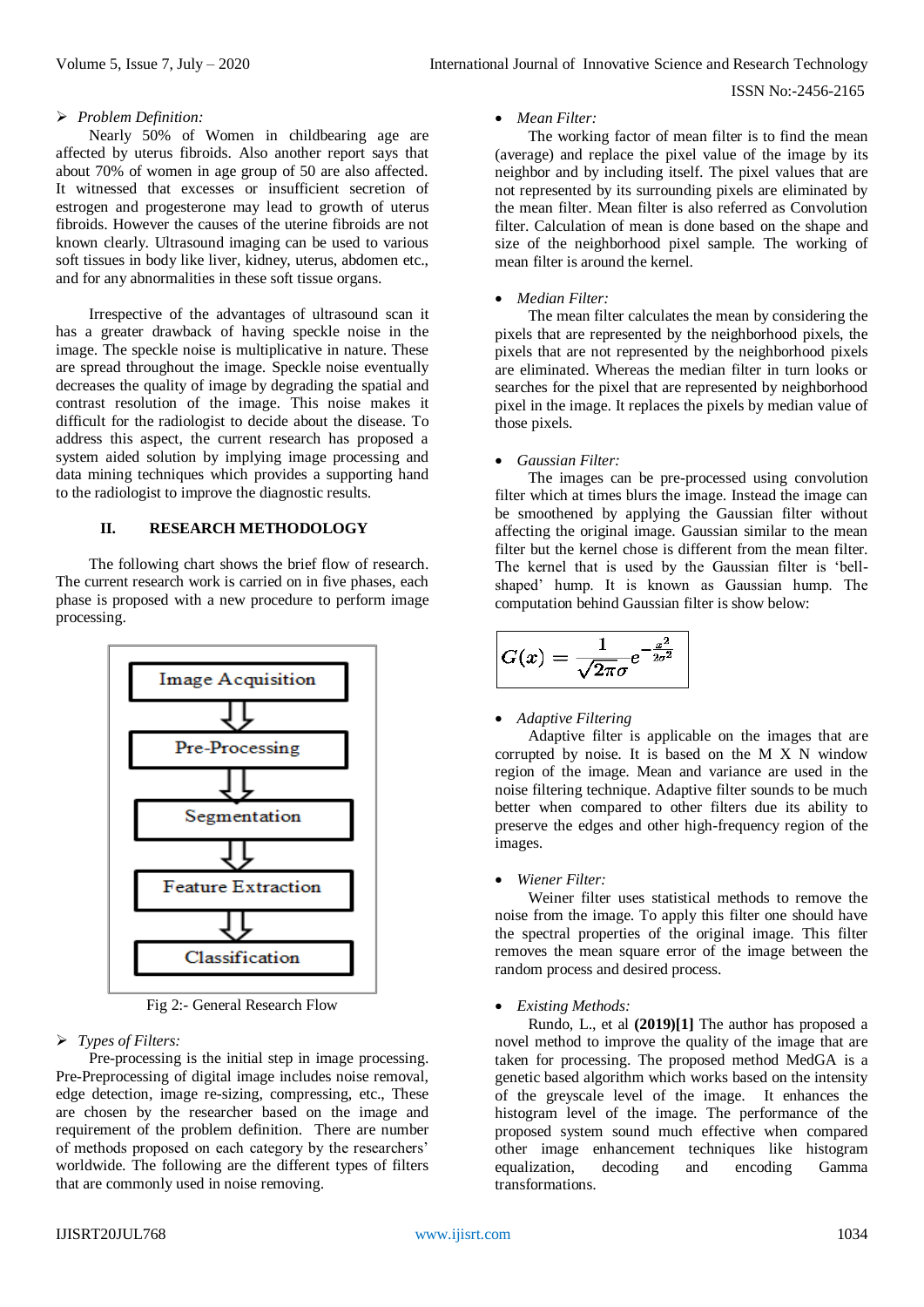Rundo, L., Militello, C., Vitabile, S., Casarino, C., Russo, G., Midiri, M., & Gilardi, M. C. (2016).[2] this researcher brings an efficient method to detect the presence of fibroids in human using the proposed method, an advanced direct region detection model. This method helps in segmenting the affected region without committing any cause to other regions in uterus. the autjor has also proposed a split and merge technique to select the seeded region. The seed region selection is based on the adaptive region growing technique. The proposed method shows good results with sensitivity of 84.05 %, a specificity of 92.84 %.

Yang, J., Fan, J., Ai, D., Wang, X., Zheng, Y., Tang, S., & Wang, Y. (2016). [3] the author proposed an improved method to reduce the presence of speckle noise in the medical image. To reduce the speckle noise in the image author has involved non-local mean filter with redundancy information. the performance of proposed hybrid NLM filter shows better results with the real images and the simulated images.

Sarode, M. V., & Deshmukh, P. R. (2011). [4] the author has proposed an effective method to reduce the speckle noise present in the image. The poposed method is tested on both the ultrasound image and also on the spatial images. The ultrasound images showed better results by enhance the image quality.

#### *Proposed Methodology:*

Noises in the image are accumulated during the image acquisition stage. Presence of noise in the image affects the pixels of image, resulting in deterioration of image quality. In order to improve the quality of the image it is essential to remove the noises that are present. Images may get affected by various noises such as speckle noise, impulse noise, Gaussian noise and fractal Noise; the foremost task of a researcher is to task of remove these noises in order to accomplish a quality image. It can be attained by implementing various techniques that are available to remove or to limit the presence of noise in the image. Selection of noise removal technique has to be done carefully without affecting the quality of the original image. The current paper concentrates in enhancing accuracy of the noise removal techniques without affecting or blurring the original image. It also increases the PSNR value of the filter.



Fig 3:- Steps in Image Pre-Processing

# *Steps in Proposed Method:* **Algorithm: Gaussismooth convolution Filter**

**Step 1**: Input: Read the noisy (ULTRASOUND Scan) image

**Step 2**. Image Resizing: Original Image of size 480 x640 is resized to 256 x 256 pixels by Bi cubic interpolation method.

**Step 3**. Polishing: Gaussian filter is applied with mask of  $3x3$  to remove the noise. Then examine from the  $1<sup>st</sup>$  pixel and move window towards the last pixels by row and column wise by convoluting the pixels.

% Indexing Row of noisy pixel For  $r=(1+P):(row-P)$ % Indexing Column of noisy pixel for  $s=(1+P):(clm-P)$ % Remove Noise from Image  $pix$ R=nim(r,s); % nim= noisy image

**Step 4**: Gradient Detection: Gradients and amplitude of the filtered image is calculated by using

*S*  $(a,b) = a = \sigma^2$  a,b +b= $\sigma^2$  $(a,b)$ 

**Step 5**: Sharpening: This step aims to sharp the edges of blurred edges. Essentially this is done by continuing all local maxima in the gradient image, and deleting everything else.

**Step 6**: Binary Thresholding: Edges are decided based on their threshold values. If threshold of Edge pixels are high then it fixed as strong. Else it is negligible.

**Step 7**: Edge tracking: continue the step 5 for whole image until fix the edges.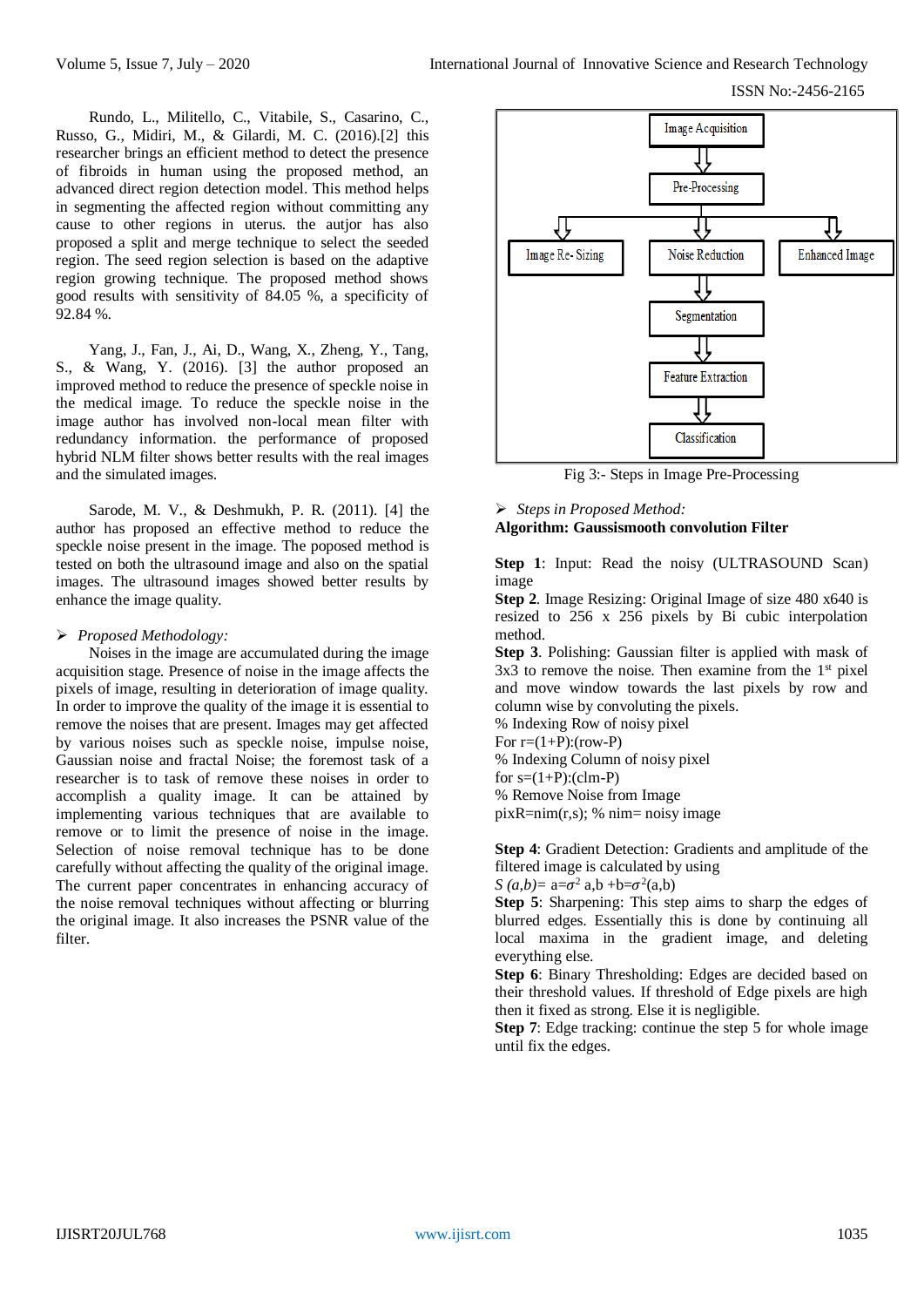## **III. RESULT AND DISCUSSION**

The performance of the proposed filter was examined by passing ultrasound images of uterus as input. The proposed filter removes the noise. It also enhances the image quality by retaining the edges of the ultrasound image. Gradient of the filtered image is calculated by having a count on the change in the intensity value of the filtered image. Also, amplitude of the pixels is measured. The edges of the images are retained by performing thresholding.

The proposed filter preserves the edges without any loss during the entire process of filter. The performance of the filter is measured using two metrics such as Mean Square Error (MSE) and Peak Signal to Noise (PSNR). The proposed filter is faster in its computational speed.

The proposed GSC filter is implemented by calculating mask. As the mask is calculated the noise in the image is removed by performing double convolution method. The mask which is chosen for convolution is of size 3 x3.



Fig 4:- Convolution in proposed filter



Fig 5:- Results of Various Filters

| $PSNR = 10 \log_{10} \frac{1}{RMSE}$ | 255. |
|--------------------------------------|------|
|                                      |      |

Comparison of PSNR Value of GSCF with Existing Filters

The following shows the comparison chart of the various filters with their PSNR value for the input ultrasound uterus image. The proposed GSC filter is compared with mean, median and adaptive filters. The highest PSNR value for the uterus image is given by GSC filter with 94.145 for the uterusimg4.jpg. PSNR value of the image is calculated by the following formula.

| Image          | Mean<br><b>Filter</b> | Median<br><b>Filter</b> | <b>Adaptive</b><br><b>Filter</b> | <b>GSC</b><br><b>Filter</b> |
|----------------|-----------------------|-------------------------|----------------------------------|-----------------------------|
| UterusImgl.jpg | 84.785                | 75.455                  | 62.914                           | 90.184                      |
| UterusImg2.jpg | 83.205                | 74.821                  | 63.682                           | 88.437                      |
| UterusImg3.jpg | 86.336                | 74.963                  | 65.566                           | 94.145                      |
| UterusImg4.jpg | 89.149                | 78.787                  | 68.887                           | 91.385                      |
| UterusImg5.jpg | 81.657                | 72.356                  | 69.325                           | 89.017                      |

Table 1:- Comparison MSE Value of GSCF with Existing **Filters** 

In Table 1 MSE value of proposed filter is compared with mean, median, Adaptive filters. Among those filters the proposed shows minimum error value when compared with the other existing filters.

# **IV. CONCLUSION**

The current research work has proposed a new filter Gaussismooth Convolution Filter (GSCF) for removing noise in the ultrasound image of uterus fibroid. The research has also discussed about various other existing filter for noise removal. The proposed filter removes the noise in the image by retaining the edges of the image. The proposed method shows high PSNR value as 94%. This stands as evidence for the proposed filter having improved results when compared with other filters like Mean, Median and Adaptive. The MSE value of proposed filter is 0.0001 than other filters. Hence, the performance of the proposed Gaussismooth convolution filter is good when compared to other existing filter methods.

## **REFERENCES**

- [1]. Rundo, L., Tangherloni, A., Nobile, M. S., Militello, C., Besozzi, D., Mauri, G., & Cazzaniga, P. (2019). MedGA: a novel evolutionary method for image enhancement in medical imaging systems. *Expert Systems with Applications*, *119*, 387-399.
- [2]. Rundo, L., Militello, C., Vitabile, S., Casarino, C., Russo, G., Midiri, M., & Gilardi, M. C. (2016). Combining split-and-merge and multi-seed region growing algorithms for uterine fibroid segmentation in